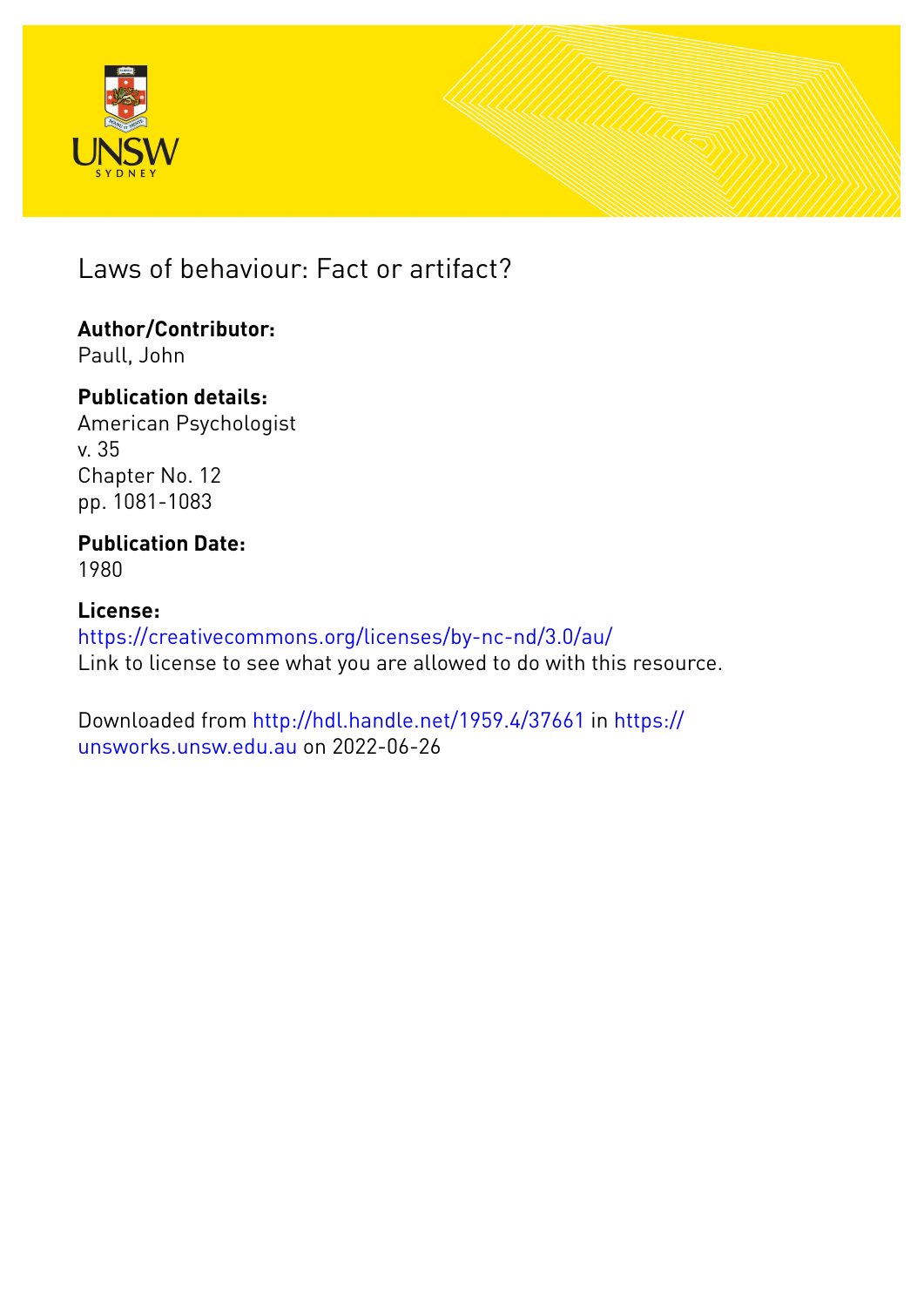# Laws of Behavior *Fact or Artifact?*

JOHN PAULL

*University of New South Wales, Kensington, Australia.* 

ABSTRACT: *The transcript of an excerpt of a conversation*[1](#page-1-0) *between God and an Earthling[2](#page-1-1) is presented. The discussion centers around an appropriate status for laws of behavior*—*are they human artifacts or cosmic dictates?* 

EARTHLING: But weren't you the one who said "Seek and you shall find"?

GOD: Oh, but the media are forever prostituting the import of one's pronouncements! What I said was that your species indeed has a habit of finding what it seeks—instead of seeking what it finds.

EARTHLING: Implying what?

GOD: Implying that faith carries one over vast chasms—chasms impossible to bridge by reason alone.

EARTHLING: What are you getting at?

GOD: Well, for example, psychologists currently make the act of faith that laws of the behavior of organisms exist and proceed to seek these laws.

EARTHLING: Just as physicists before them have sought the laws of the behavior of matter?

GOD: Exactly.

EARTHLING: Surely the pursuit of the laws of nature is a sound and legitimate exercise. Using just such a paradigm, physics has arrived at a very advanced level.

GOD: That may well be so, but the utility of the laws of physics does not reflect on their etiology. Newton's laws of motion, for example, are just what the name implies— Newton's laws. They are a product of his ingenuity and are quite correctly attributed to him rather than Myself. You will remember that Newton's laws were of the form  $y = f(x)$ ,  $(x_2, \ldots, x_n)$ , where at least one of the  $x_i$  was a continuous variable (e.g., mass or distance). As such, all observations that "generate" or "test" the laws can only be approximate—since the limitations of the measuring instruments prevent the incorporated continuous variables from being dissociated from errors of measurement.

EARTHLING: You are criticizing Newton's method?

GOD: Not at all! I am saying that if Newton's laws stem from empirical studies, then the available evidence for Newton was of the type  $approx. y = f(x_1, x_2, \ldots, \text{approx}. x_i, \ldots, x_n),$ and that any precise law proposed from such data must be considered as an artifact of the scientist rather than the data.

EARTHLING: Einstein has declared, for example, that Newton's inverse square law (force of attraction between 2 masses is inversely proportional to the square of the distance)

"has neither empirical nor theoretical foundation. We can imagine innumerable laws which would serve the same purpose without our being able to state a reason why one of them is to be preferred to others" (Einstein, 1916/1952, p. 107).

<span id="page-1-0"></span><sup>1</sup> Translated from the Latin by Father Fonquette de la Voltaire. The original manuscript is in the Vatican Library (No. 427S92).

<span id="page-1-1"></span><sup>2</sup> Name and address withheld by request.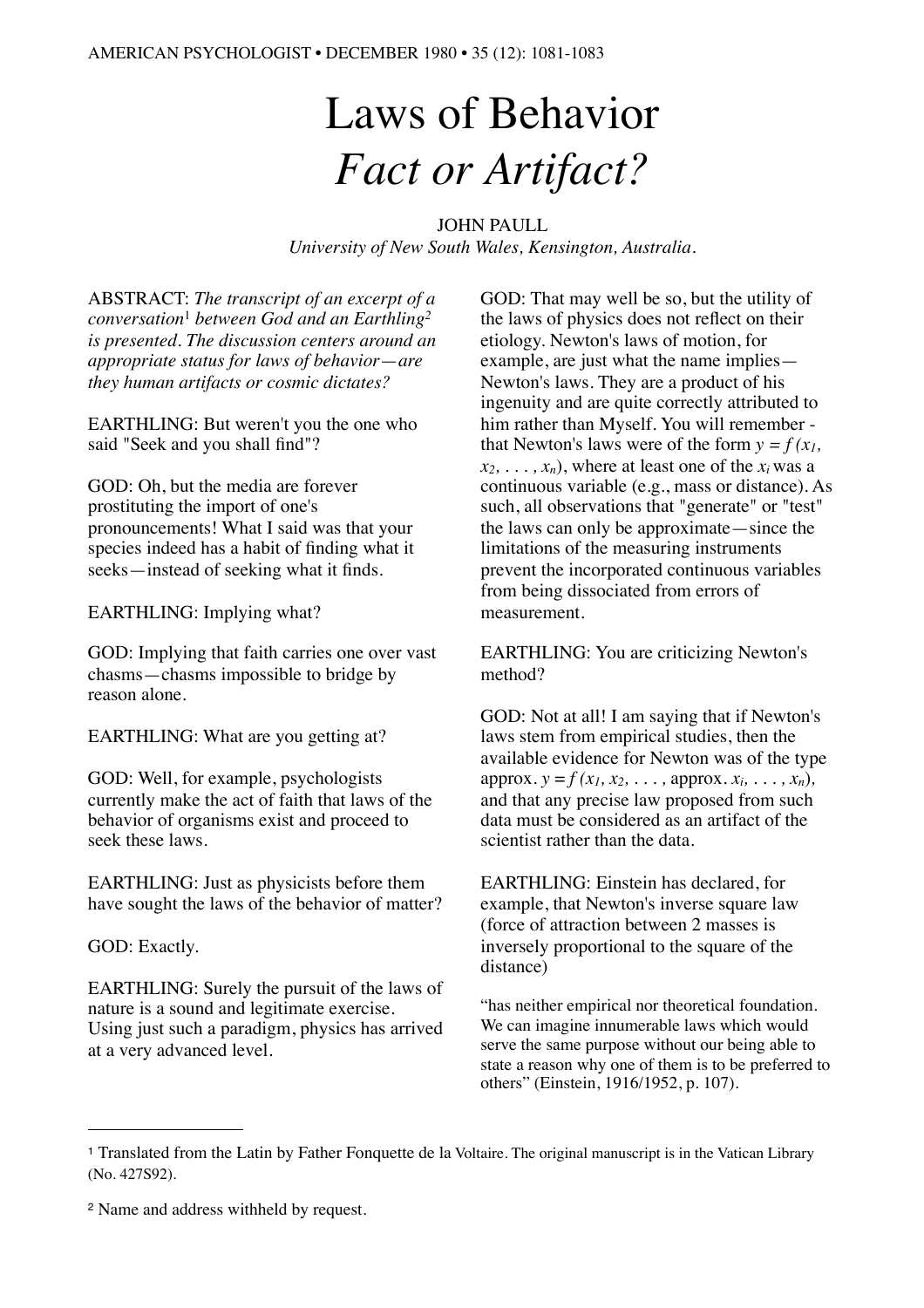But you must remember that Newton's laws are history, and the short comings have been corrected by Einstein.

GOD: It is true that a fourth dimension has been incorporated into the equations—yet how inconsequential is this with an infinity of dimensions available! The fundamental problem of generating exact laws from inexact observations remains.

EARTHLING: It appears that there is an emphasis in some current literature suggesting that science proceeds from a mass of observational data (a "data bank") to the generation of theories and laws (in the form of mathematical relationships between variables). However, if we again take physics as our scientific model, perhaps we should consider that a prominent physicist asserts that "it is more important to have beauty in one's equations than to have them fit experiment—if one has really a sound insight, one is on a sure line of progress" (Dirac, 1963, p.47).

GOD: The problem remains: How does an earthling recognize a "sound insight"?

EARTHLING: Well, according to Descartes it would be a matter of getting in tune with one's inner self. He has written that

"You have laid down these laws in nature just as a king lays down laws in his kingdom. There is no single one that we cannot understand if our mind turns to consider it. They are all inborn in our minds, just as a king would imprint his laws on the hearts of all his subjects if he had enough power to do so" (cited by Frankfurt, 1977, p. 36).

GOD: Descartes misses the point. Any laws that I might impose on the universe would not attempt to prescribe behavior (as do the laws of kings). Any laws I might impose would describe behavior—with no possibility of suspension or contravention. As such, I would have no need to give humans access to them, inscribe them on hearts, or any such similar activity. Behavior in the system cannot be other than described by any laws of Mine—any inscription, penalties for transgression, and so on would be quite superfluous.

EARTHLING: Yet, certain scientists have indeed proceeded from so-called "insight" or inspiration to a test of the insight —without intervention of the beloved data bank.

GOD: They proceed at their peril! The problem remains that the theory is stated exactly, while the observations are subjected to inexactness of measurement (so long as a continuous variable is involved).

EARTHLING; So, you are arguing that all laws involving continuous variables are human artifacts, since one can move logically and unambiguously from the exact to the inexact but not vice versa.

GOD: Yes, laws generated by this procedure of moving from the inexact to the exact are inventions of humankind. If the natural laws attributed to Me exist, then these natural laws and laws invented by humans may fortuitously coincide —such an event would not detract in any measure from the status of your laws as inventions. Furthermore, there would be no way of humankind's ever discovering the fact that a particular law coincides with a law of Nature (if such things do indeed exist).

EARTHLING: I follow that, but I notice that your argument lacks generality. Will you admit then that laws involving only discrete variables are discoverable?

GOD: If you wish to claim that any law is discovered, you need to establish that it existed prior to the observations from which it was generated. Your proposed laws are actually post hoc generalizations about historical events, or at least a perception of such events. To establish their existence prior to an event is not possible.

EARTHLING: Surely this can be done by subjecting predictions to test.

GOD: If a "law" is sustained by its predictive power—that is, generates correct predictions then the "law" has some utility. If it generates incorrect predictions it merely lacks utility. In neither case is its preexistence or its existence independent of its human proposer established.